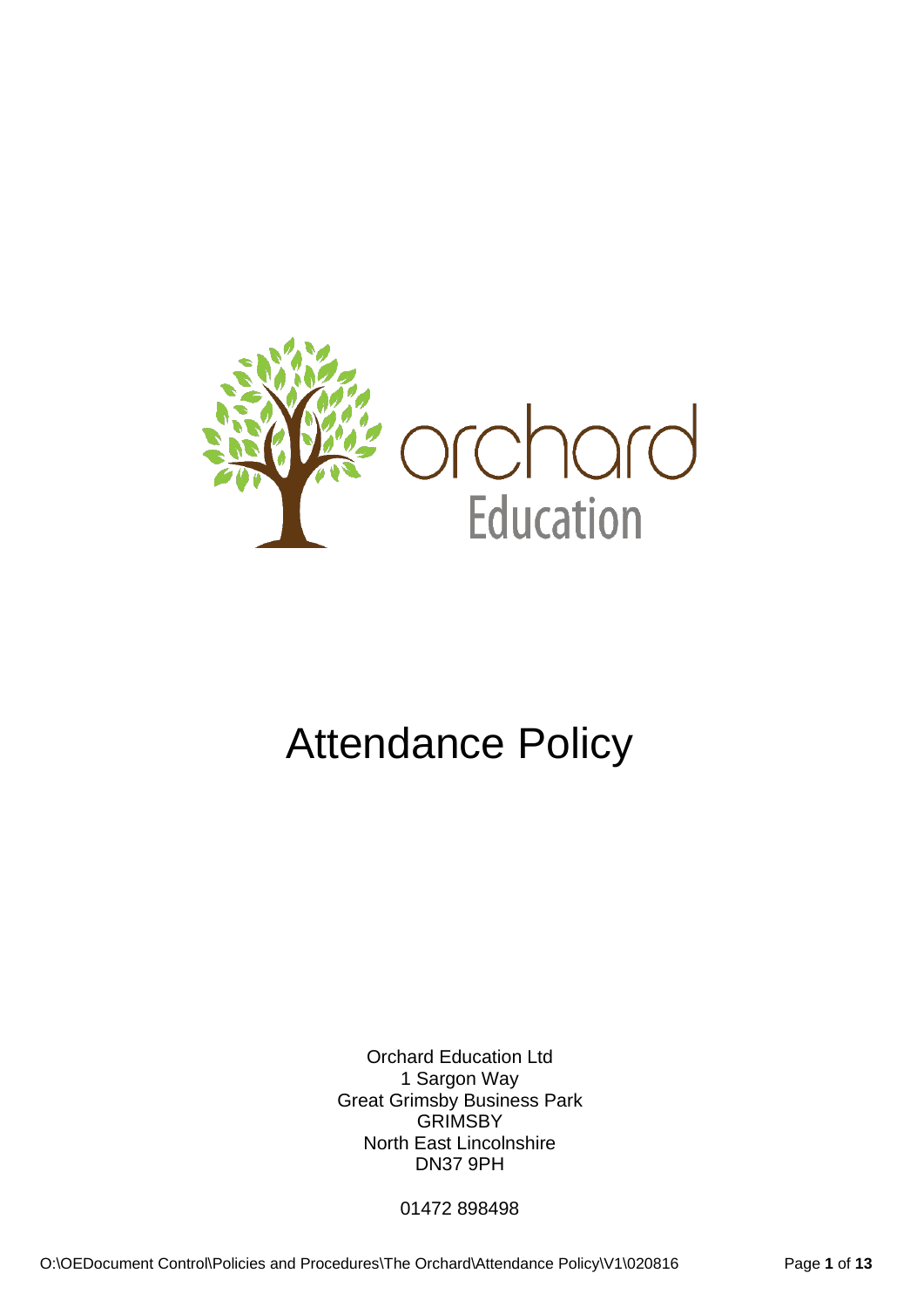# **School Attendance**

At the Orchard we recognise the need for excellent attendance in order for our learners to achieve and meet their full potential. Having recently gone through a pandemic many learners have already missed time from school which will impact on their ability to achieve their potential. A 2012 study found that 73% of learners with over 95% attendance achieve GCSE grades 4 and up with only 3% of learners with less that 50% managing to achieve GCSE grades 4 and up, therefore it is more important than ever that our learners attend school regularly for them to achieve academic success.

# **Aim of policy:**

- To promote good attendance and reduce absence including persistent absence (PA)
- Ensure every pupil has access to full-time education to which they are entitled.
- Act early to address patterns of absence.
- Highlight what actions the school takes in managing attendance at each stage
- To inform parents of their legal duty by ensuring their children of compulsory school age who are registered at school attend regularly.
- To ensure all pupils are punctual to their lessons.

This policy has been reviewed and amended to consider new advice from the DfE.

# '**School attendance Guidance for maintained schools, academies, independent schools and local authorities July 2021' [Schools Attendance guidance \(July 2021\)](https://www.gov.uk/government/publications/school-attendance)**

#### **Overview:**

Our purpose is to provide high quality education to each pupil according to their individual need within a caring and nurturing environment.

The Orchard is a small specialist school that caters for pupils with additional learning needs and we work to provide a bespoke environment based around continual positive reinforcement. In many cases learners arrive at The Orchard with long standing attendance issues from previous schools.

All systems, teaching and management of the school, focus on the promotion, establishment and internalisation of socially acceptable and appropriate behaviours. Through an individualised approach, in a consistent, caring and supportive environment, each pupil will be given opportunities which encourage them to develop their knowledge skills, qualities and self-esteem.

With this positive behaviour management each pupil will be empowered as their confidence, ability and self-control is enhanced. Pupils are encouraged to develop appropriate behaviour patterns within the school. There is a warm caring attitude in adultchild relationships and the systematic use of incentives. Pupils are dealt with as individuals and this facilitates pastoral care.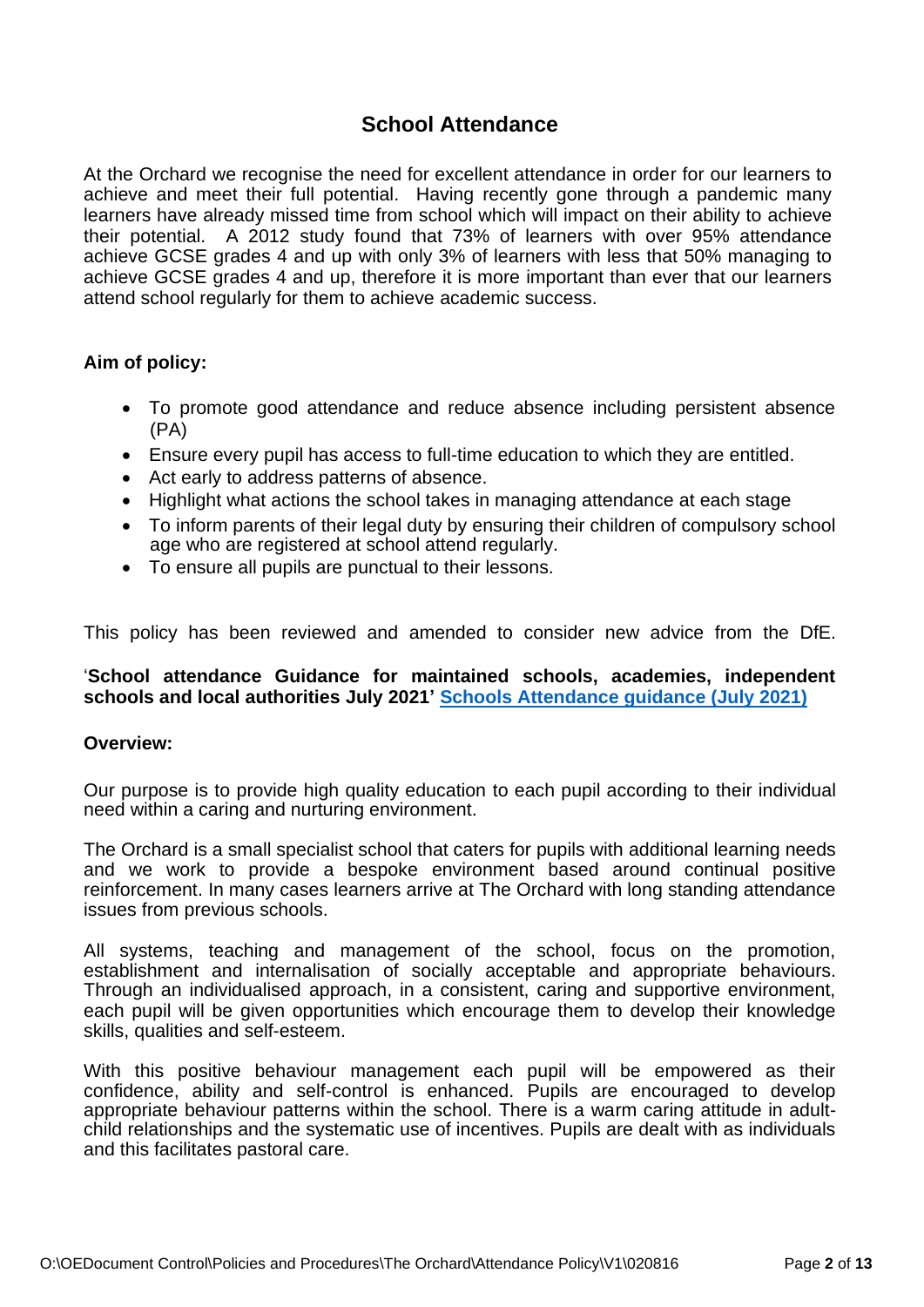To this end the school will do as much as it can to ensure that all pupils achieve maximum possible attendance and that any problems, which may impede full attendance, are acted upon as quickly as possible.

# **Our school recognises that:**

- All pupils of school age have an equal right to access an education.
- No pupils should be deprived of their opportunity to receive an education that meets their needs and personal development.
- In the first instance it is the responsibility of pupils and their parents/carers to ensure attendance at school as required.
- Pupils and parents/carers may at some stage need to be supported in meeting their attendance obligation.
- Situations beyond the control of pupils and/or parents/carers may impact on attendance. The school will, with the agreement and support of parents/carers, work with other agencies if necessary, to resolve these.

# **Expectations:**

# **What Orchard Expects:**

The Orchard has high expectations for attendance and any attendance that falls below 95% will be reviewed in order to support regular attendance.

Any learner whose attendance falls between 85-95% will be monitored internally where welfare and attendance support will be provided to build on our learner's attendance. Persistent absence (under 85%) without justifiable cause (such as illness) will result in a referral to the EWO/LAP for support.

# **Parents should**

- Contact with school on the first day of absence or as soon as possible.
- Support their child and school in achieving maximum attendance.
- To ensure that their children attend school regularly and punctually.
- To ensure that they contact school as soon as is reasonably practical whenever their child is unable to attend.
- To ensure that their children arrive at school well prepared for the school day and to check that any homework given has been completed.
- To contact the school in confidence whenever a problem occurs that may affect their child's performance in school.

# **Students should:**

- Attend school regularly.
- Arrive on time and appropriately prepared for the day.
- Tell a member of staff about any problem or reason that may prevent them from attending school.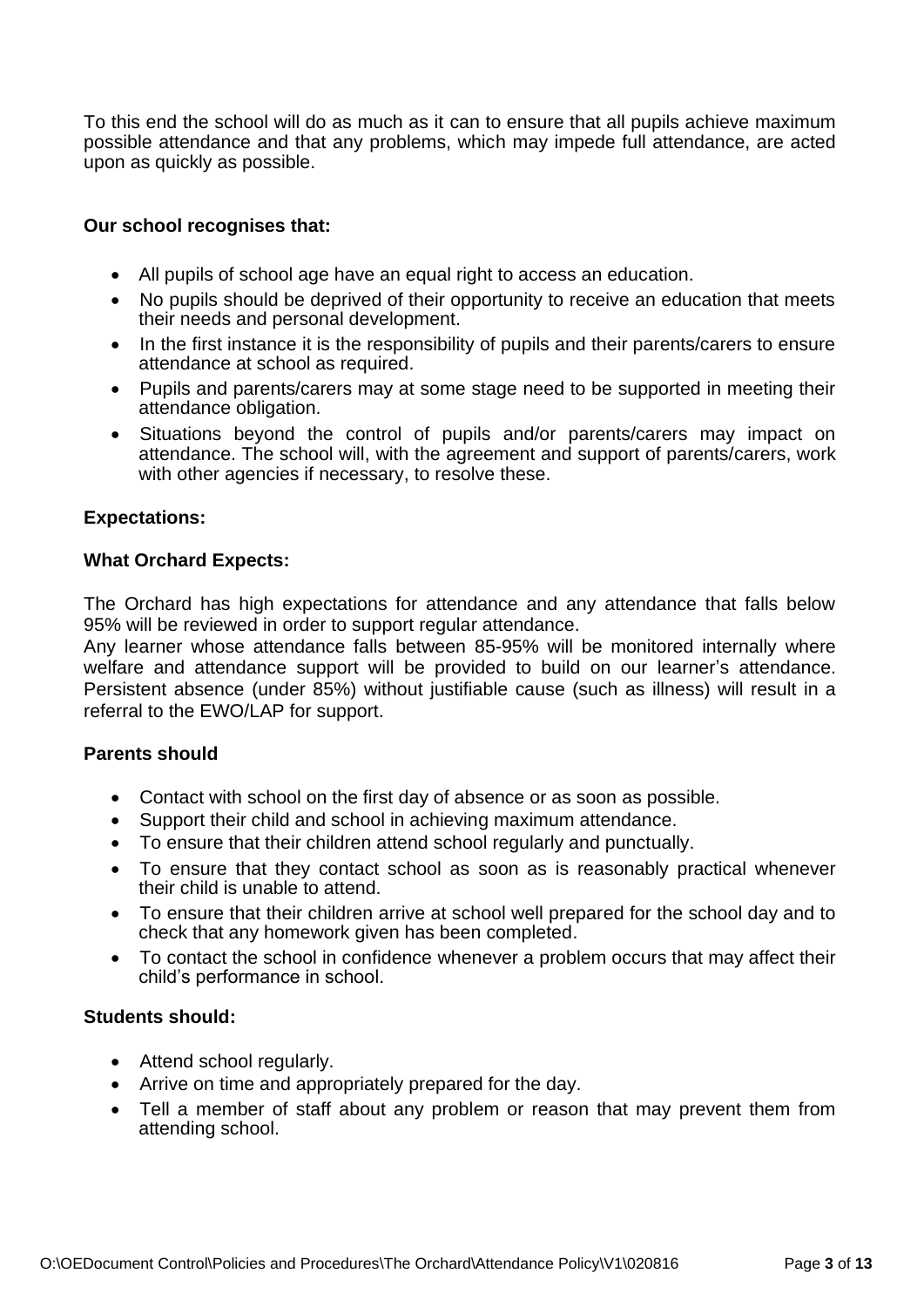# **What our parents and students can expect from Orchard in support of attendance:**

As a school where pupils often must travel some distance to attend, communication between home and school is vitally important. School will wherever possible assist learners in the transport to school by way of a pickup and drop off service, however this service will be withdrawn if poor behaviour is apparent. Where transport is provided, school drivers will wait a short period of time for students to get ready, however students should be immediately ready to attend at their allotted collection time

- School will ensure that there is an emergency contact for all pupils and so that regular contact is maintained.
- Regular, efficient and accurate recording of attendance.
- Early contact with parents/carers when a pupil fails to attend school without providing a good reason (such as illness or significant life event).
- Recognition and reward for good attendance.
- Access to a broad and balanced curriculum designed to cater for individual needs to promote academic achievement, skills, creativity, imagination, initiative and individuality in all pupils.
- Accurate records of classroom absence will be kept and monitored. This will support decisions for pupil interventions.
- Where problems are identified support will be provided by our Welfare lead
- You will receive excellent communication with school to resolve any issues you may have

# **We expect the following from our pupils:**

- That they attend school regularly.
- That they arrive on time and appropriately prepared for the day.
- That they will tell a member of staff about any problem or reason that may prevent them from attending school.
- That they work with our staff and school to build a positive environment for all our learners

#### **Encouraging attendance:**

- Celebrate good attendance.
- Monitor attendance and raise concerns early.
- Support families with raising attendance early

#### **Responding to non-attendance:**

#### **When a pupil does not attend, the school needs to respond effectively.**

- We will telephone parent/carer/emergency contact on the first day of absence if we do not receive a reason for absence.
- All telephone/text messages received will be recorded via the school's management information system (SIMS)
- Where non-attendance continues, the case will be discussed, and the appropriate action taken. Parents/carers will be invited to attend a meeting to discuss strategies for re-engagement. This will be reviewed within a nominated time to check on progress in order to ensure success.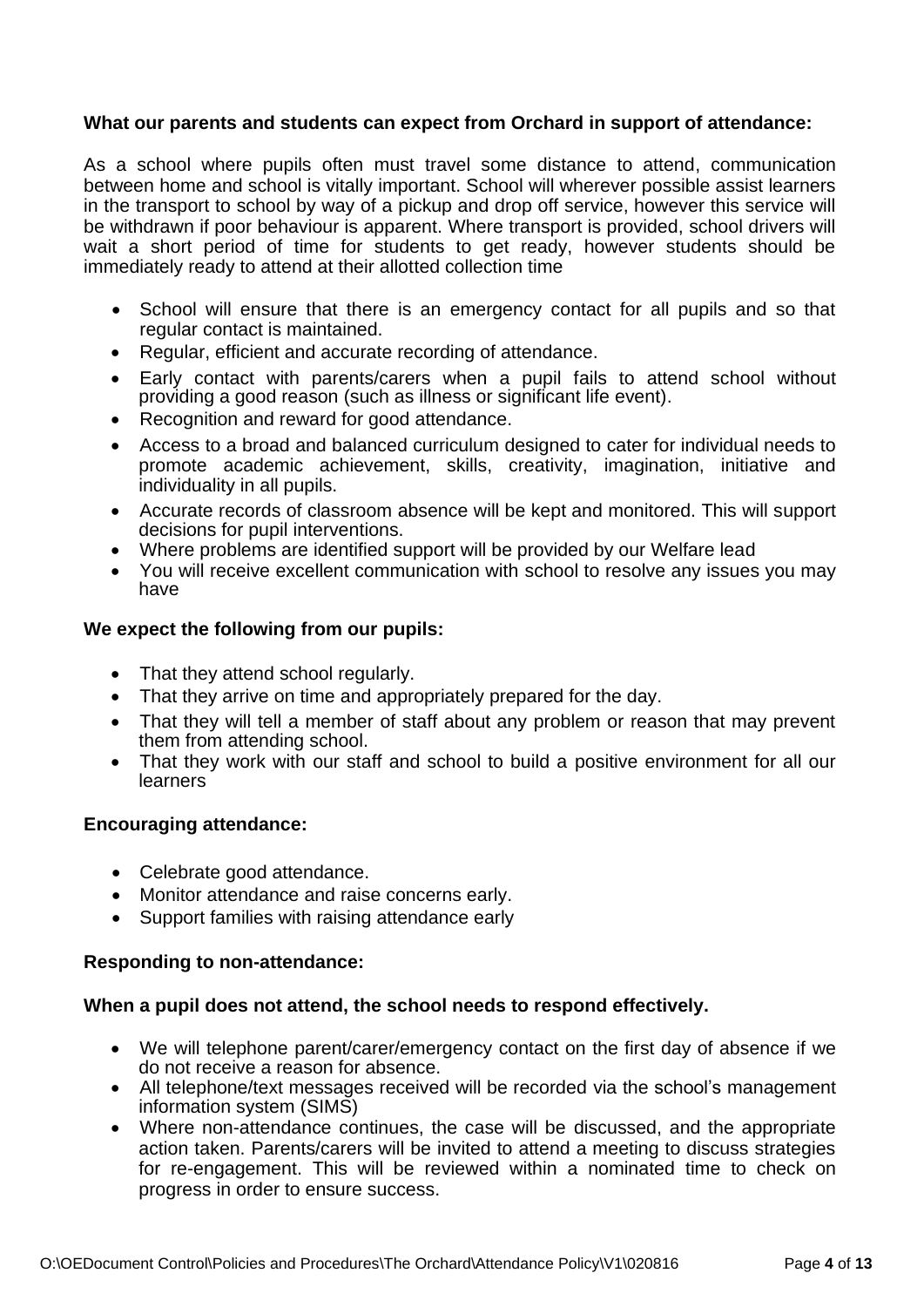• If there is no further improvement, we will seek support and work in partnership with the other relevant agencies. This may result in the referring school/agency seeking Education Welfare involvement for legal proceedings to be considered.

## **Organisation:**

For this policy to be successful every member of staff must make attendance a high priority and should convey to pupils the importance and value of education:

## **Guidelines for staff dealing with attendance and absence:**

#### **Teachers/Learning Support:**

• Liaise with administration staff to accurately record attendance

## **Administrator:**

- Phone parent/carer/emergency contacts on first day of absence.
- Report any concerns about absences to the Principal.
- Record all reasons given for absence in the daily communications log. Collect and check absence letters and appointment cards received.
- Accurately record attendance on the attendance sheets for the referring agency/school.
- Complete registers.
- Monitor long term attendees, inform Principal; who will consider the level of action to be taken.
- Send out letters to parents advising them of their attendance at The Orchard each half term so parents know what to expect.
- Work with Educational Welfare Officer (EWO) to support reengagement / legal proceedings.

#### **Guidance on categorising absence as authorised or unauthorised:**

The main areas where The Orchard will authorise absence are given below.

#### **Illness:**

Where schools accept that a pupil is ill, they must authorise the absence. Parents should telephone The Orchard on 01472 898498 before 9.30am on the first day of illness. Regular illness will require proof from either Prescription, appointment cards or medical notes.

#### **Appointments:**

Dental and doctor's appointments are authorised absences. Parents must confirm these appointments in writing. Parents may be asked to provide evidence (i.e. appointment cards or letters etc) if absences become too frequent or if requested by the referring school or agency or Education Welfare. We request that these appointments be taken out of school time where possible or only impact on a short proportion of the school day.

**Holidays:** Time off for holidays is not a right. The regulations state that: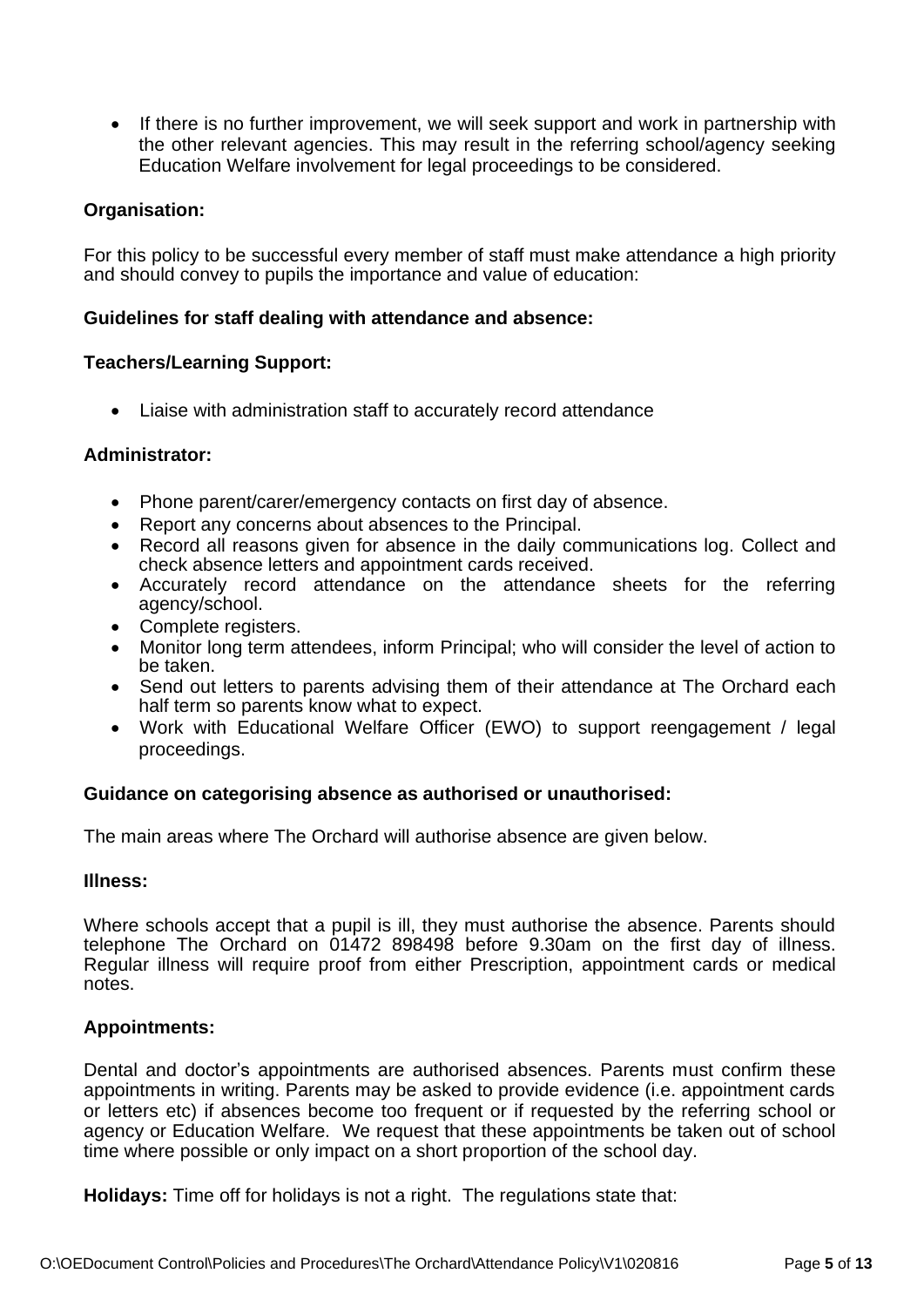The principal should only authorise leave of absence in exceptional circumstances. If a leave of absence is granted, it will be for the principal to determine the length of time the child can be away from school. Leave is unlikely, however, to be granted for the purpose of a family holiday as a norm. (*DfE School Attendance – Department advice for maintained schools, academies, independent schools and local authorities – November 2016*).

Any absence requests should be submitted to the principal for consideration (Appendix A). Requests will only be considered in exceptional circumstances such as weddings, requests to see family in the forces or other extenuating circumstances. Each case will be considered individually and will be subject to prior excellent attendance and the learners ability to progress despite the requested absence.

The Orchard will not give permission for pupils to have holidays during examinations courses.

# **Exceptional Circumstances / Unavoidable Causes:**

These could be catastrophic events at home or students held in custody rather than shopping trips or birthday treats. There may be extenuating or compassionate reasons for authorising absences.

## **Pupils arriving late:**

Pupils who arrive at school after 9.15am are deemed to be late. The appropriate marks should be entered to record these situations. Between 9.15am and 9.45am the mark will be recorded as 'L' and after 9.45am the mark will be recorded as 'U'. Parents/carers will provide an explanation for late attendance. Parents/carers will be informed of late attendances. If pupils arrive late, they should report to the reception where their attendance will be recorded, and they will be escorted to class.

The Orchard is open for 192 full days per academic year and is required by law Education (Pupil Registration) (England) (Amendment) Regulations 2016 to keep accurate registers of pupil's attendance. Activities outside the normal school day are not recorded in the statutory attendance register.

There is a strong statistical link between attendance and attainment.

Pupils join the school roll on the agreed admission date and are listed in both the admissions and attendance registers from that day.

At registration it is recorded whether every pupil was:

- Present.
- Absent.
- Present at an approved educational activity.
- Unable to attend due to exceptional circumstances.

The attendance register is a legal document which must be accurately maintained and will always be kept securely.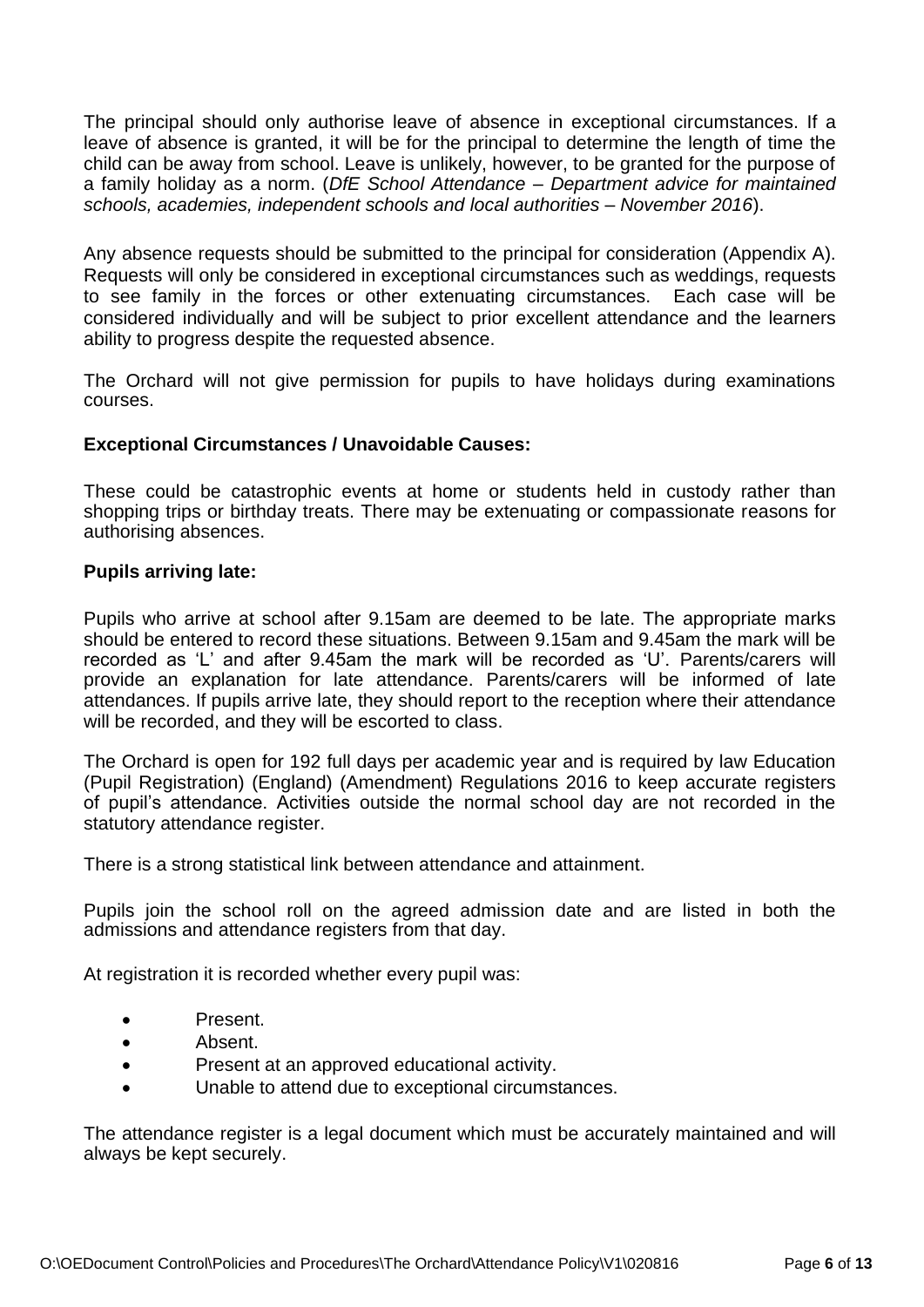# **Persistent Absence (PA)**

From the beginning of the academic year 2015/16 the government reduced the persistent absence threshold from 15% to 10%. This now means that a pupil will be classified as a persistent absentee if they miss 10 % or more of their own possible sessions, rather than if they reach a standard threshold of absence sessions (*A Guide to Absence Statistics DfE May 2021)* In response to this and to try and prevent pupils from falling into this category, the school's Attendance and Welfare Manager tracks and monitors any pupils who have an attendance figure of 90% and under. These checks are done on a regular basis. Pupils are closely monitored, and appropriate interventions are made. This includes, letters, phone calls, home visits and meetings with the Attendance and Welfare Manager and / or members of the Senior Leadership Team in school. After all appropriate interventions have been sort alongside parents/carers and attendance still remains a concern, we may refer to the EWO.

# **Improving, Supporting and Challenging Absences**

School will always look to support our leaners with managing attendance. We offer a very supportive network with additional pastoral support available. However, on occasions we may need to challenge poor attendance and school will follow appropriate methods in order to try and improve poor attendance.

The minimum standards School will follow for all learners in improving, supporting, and challenging attendance will be as follows:

## **Transport**

Transport is generally viewed as being a positive way in helping improve learner's attendance at School. However, there are a small number of learners who have this privilege withdrawn due to behaviour in vehicles. We know this presents a real challenge for some of the learners in that they will not routinely use other methods of transport available (bus pass provided). If transport is withdrawn school will look to seek ways in which transport can be reinstated by restorative actions.

#### **Half termly Review**

Administration staff will be informed by the school's Welfare Manager to write to the home address of any learner who have been identified on the school attendance at risk register, to give formal notification of the half termly attendance to parents/carers. Any learners below an agreed level without authorised reason (agreed with EWO) will receive notification and a follow up call from senior school staff. The letter will inform the parent/guardian of any actions or resultant prosecution that will follow for low/nonattendance.

# **Education Welfare Officer**

We will utilise the NELC education welfare officer (Vicky Carmichael) to assist in any formal proceedings that may take place. EWO will also send out penalty notice warning letters.

#### **Rewarding good attendance**

We will continue to focus on positive rewards for pupils who attend school regularly and will organise trips or other learner-initiated rewards to motivate good attendance.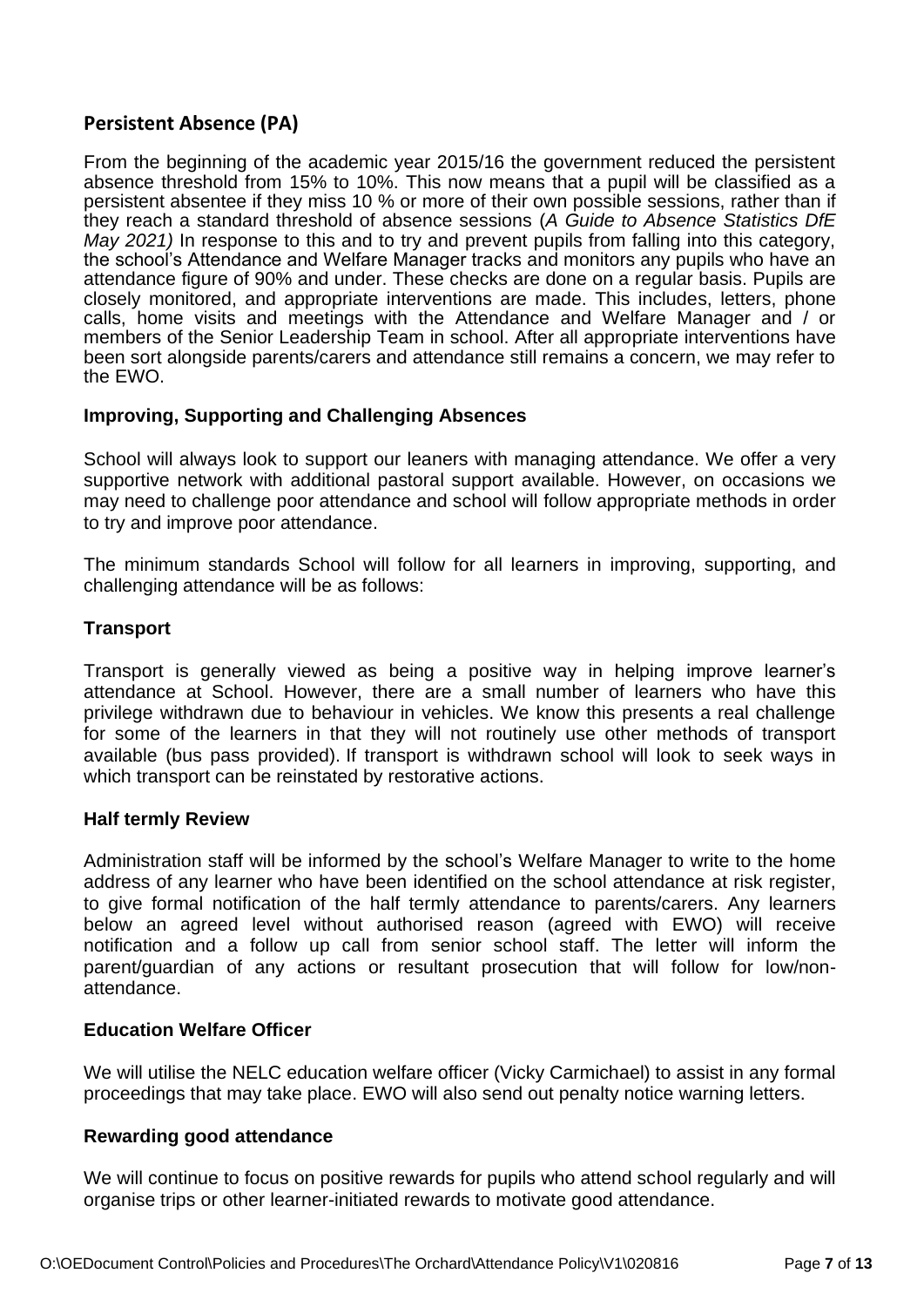# **Prosecution**

School will be proactive in the SAP/LAP/PN process. We will look to target all pupils and families of ALL learners whose attendance falls below School expectations.

# **Data**

We will remain focused on being data driven, providing all the information for learners, staff, managers, and leadership team. By remaining focused throughout the school, we will make sure that we have every chance of improving on poor attendance. We will also make sure staff are focused and understand the processes that follow for poor attendance so that they can also explain and help students understand.

## **Flexible/Personalised Learning Patterns**

School will understand that issues may present themselves whereby full-time attendance might pose a barrier for the students attending School. When used sensitively, over the short term with appropriate targets this may be used to reintegrate pupils.

## **Student Voice/Student Council**

Throughout all the interventions it is vitally important that we give the students a voice. Trying to understand the issues surrounding each learner will no doubt help in trying to promote and increase attendance. Making the student council part of the school attendance process has helped focus learners on attendance.

# **Pupils Moving to a New Address and/or School**

Where the parent of a pupil notifies the school that the pupil will live at another address, schools must record in the admission register: (a) the full name of the parent with whom the pupil will live, (b) the new address, and (c) the date from when it is expected the pupil will live at this address.

Where a parent notifies the school that the pupil is registered at another school or will be attending a different school, schools must record this in the admission register: (a) the name of the other school, and (b) the date of when the pupil first attended, or is due to start attending, that school.

This policy will be reviewed annually by SMT/SLT member or area specific school advisory panel member.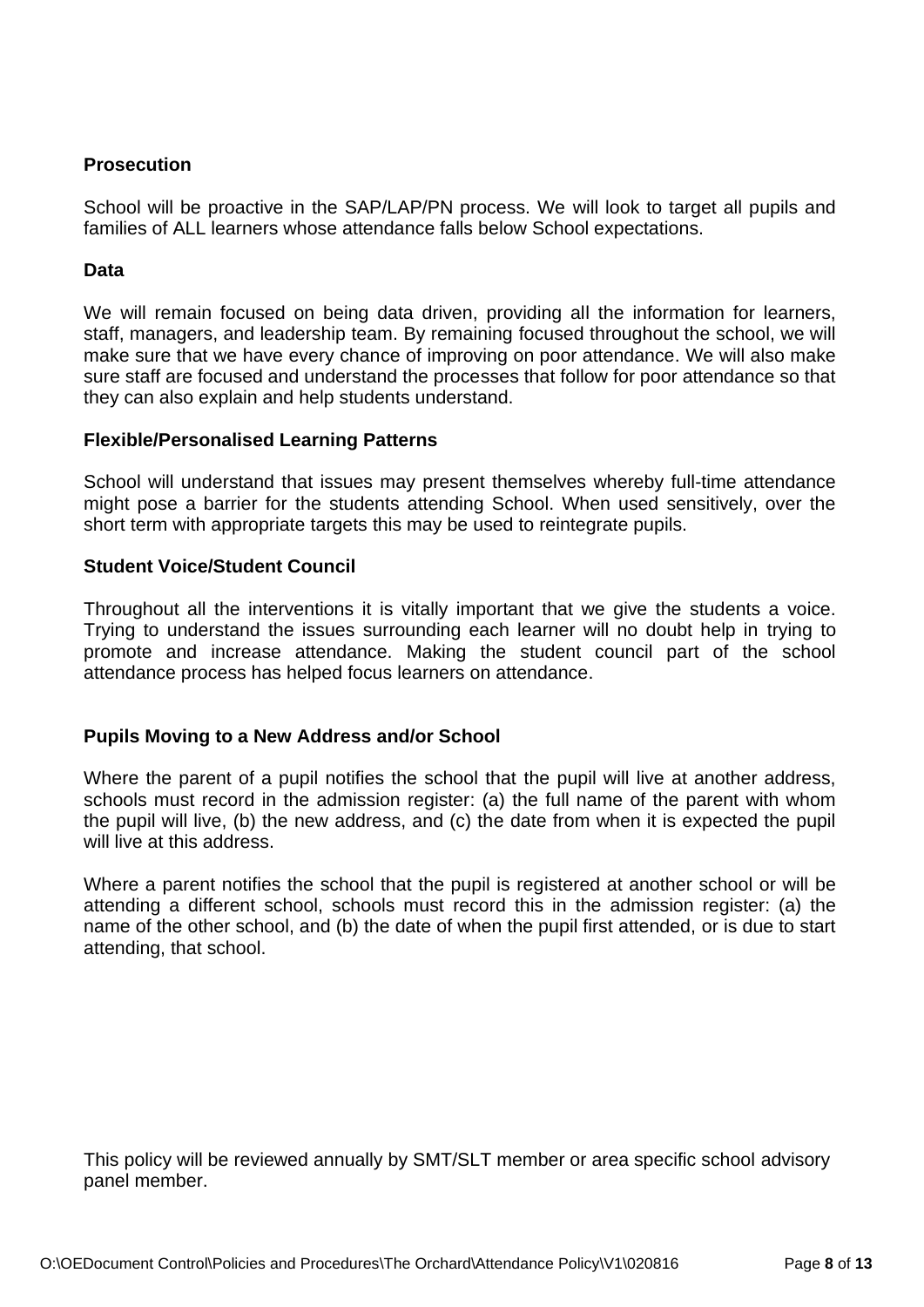|          | Initial | Review 1        | Review 2        | Review 3        | Review 4        | Review 5                            |
|----------|---------|-----------------|-----------------|-----------------|-----------------|-------------------------------------|
| Signed   |         | Dave Melia      | Pete<br>MacLeod | D. Melia        | P. MacLeod      | L.Griffin                           |
| Position |         | <b>Director</b> | <b>Director</b> | <b>Director</b> | <b>Director</b> | Welfare &<br>Transitions<br>Manager |
| Date     |         | 03/08/17        | 11/03/18        | 31/08/18        | 12.08.19        | 01.09.21                            |

# **Holiday Request form- Orchard Education**

Please note that there is no automatic right for pupils to be granted authorised absences for family holidays. Orchard Education considers every request for holiday leave in relation to the criteria below

|             | <b>Pupil Details</b> |
|-------------|----------------------|
| <b>Name</b> |                      |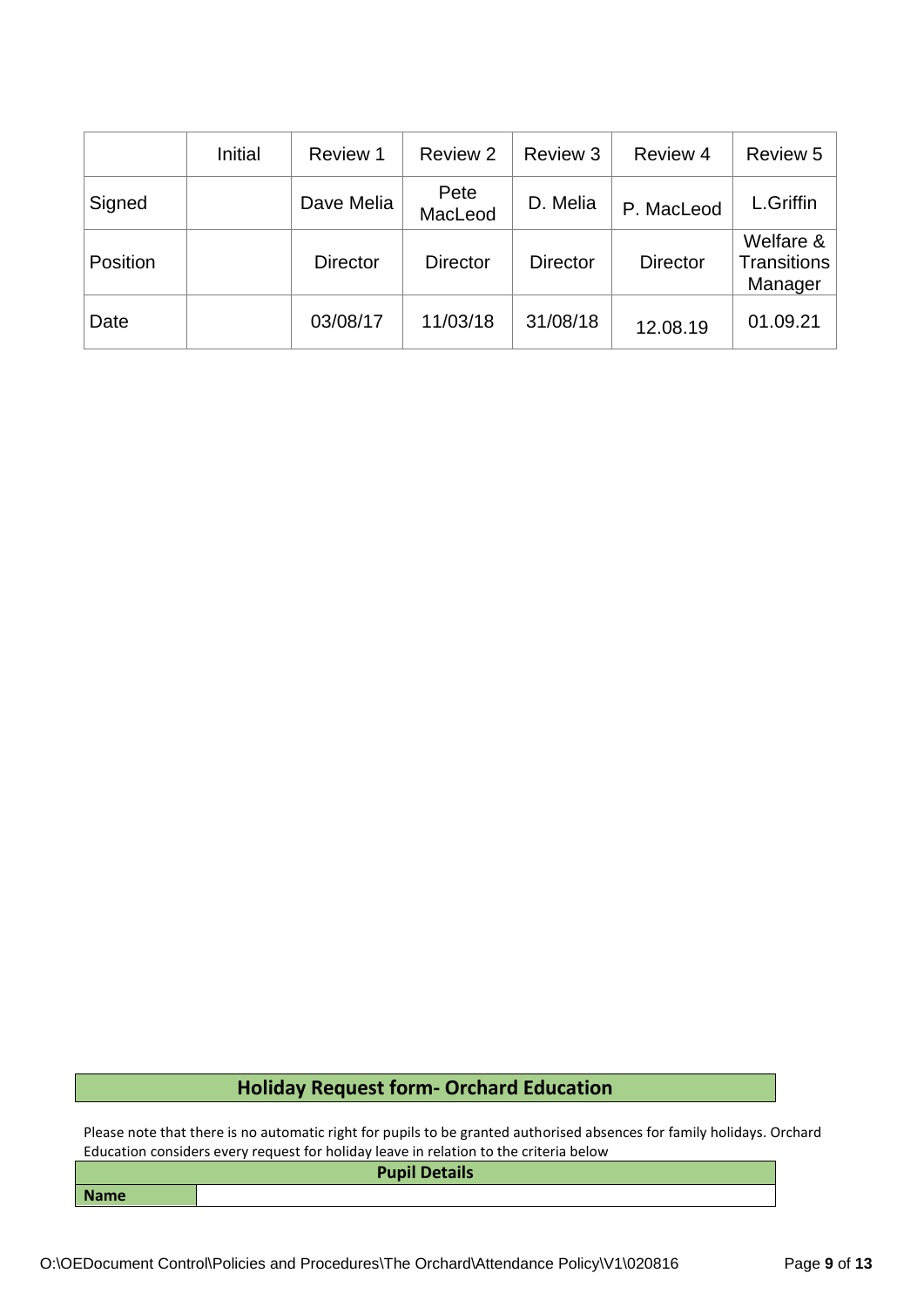| Date of Birth      |  |
|--------------------|--|
| <b>Class Group</b> |  |
| <b>Address</b>     |  |

|                                      | <b>Holiday Request Details</b> |  |
|--------------------------------------|--------------------------------|--|
| <b>Start date of requested</b>       |                                |  |
| holiday                              |                                |  |
| <b>End date of requested holiday</b> |                                |  |
| <b>Return to school date</b>         |                                |  |
| <b>Reason for request:</b>           |                                |  |
| Name of parent / carer (print)       |                                |  |
| Signature                            |                                |  |
| <b>Date</b>                          |                                |  |

| For school use                                      |            |           |
|-----------------------------------------------------|------------|-----------|
| Current attendance % (in current academic           |            |           |
| year, or if holiday request is in the first term of |            |           |
| current academic year consider previous             |            |           |
| academic year's attendance). Consider the           |            |           |
| further criteria below if attendance is below       |            |           |
| 95%                                                 |            |           |
| Previous holidays leave this academic year          |            |           |
| Does the holiday request time coincide with         |            |           |
| SATS / other examination periods                    |            |           |
| Any mitigating / aggravating circumstances          |            |           |
| which indicate a holiday should be authorised /     |            |           |
| not authorised? (Including any ongoing medical      |            |           |
| issues)                                             |            |           |
| Pupil's current level of achievement?               |            |           |
| Given information above and reason for              | <b>YES</b> | <b>NO</b> |
| request is the holiday approved?                    |            |           |
| Signature of Head Teacher                           |            |           |
| Date                                                |            |           |
| Register Code to be used for this holiday *         |            |           |

Orchard reserves the right to refuse holidays that are not considered beneficial to the wellbeing of its learners.

# **Appendix B**

Dear Parent/Carer,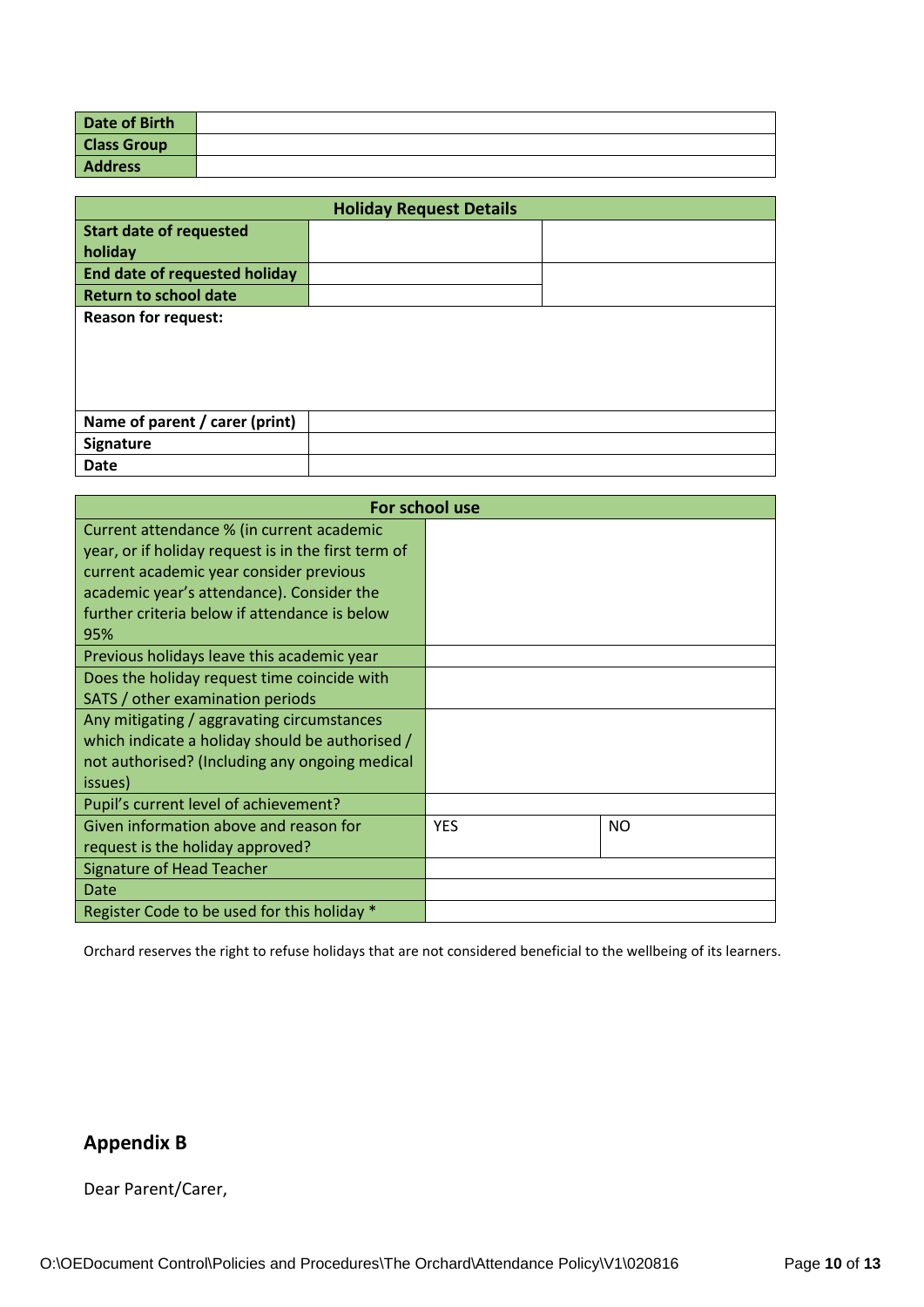Education Penalty Notice Warning for Non-School attendance Under the Education Act 1996, parents and carers have a duty to make sure their children regularly attend school. If parents or carers fail to do this, they can be prosecuted. Working within a Code of Conduct the Local Authority can issue an Education Penalty Notice to parents or carers if a child has missed a number of sessions without permission from the school. If your child falls within one or more of these categories within a 12 week period:

- 10 sessions (5 days) of unauthorised absence with under 90% attendance
- 20 sessions (10 days) of unauthorised absence
- persistently arrives late for school after the close of registration

You could receive an Education Penalty Notice of £60 which will increase to £120 if not paid within 21 days.

The Education Penalty Notice will need to be paid in full before 28 days of the notice being served. Failure to pay an Education Penalty Notice may result in prosecution (a separate Education Penalty Notice may be issued to each parent for each child). In law, an offence is committed if a parent fails to secure a child's regular attendance at school.

You may also receive an Education Penalty Notice for the offence of failing to secure regular school attendance under the following circumstances:

• Your child is stopped on a truancy sweep

• You fail to ensure that your child is not in a public place during the first 5 days of a fixed term or permanent exclusion.

The Local Authority and schools are committed to providing the best possible future for your child. If you have concerns about your child's attendance at school or if you are experiencing any difficulties, please contact school and ask for support which is readily available should it be needed.

Where possible, we would much prefer to work with our learners and families to avoid any penalty notices, but are governed by the law stated above and should this be required the EWO will be informed.

We hope to see all of our learners regularly attending so they can achieve the success they deserve.

Kind regards

Mike Burton Principal Orchard Education

# **Appendix C**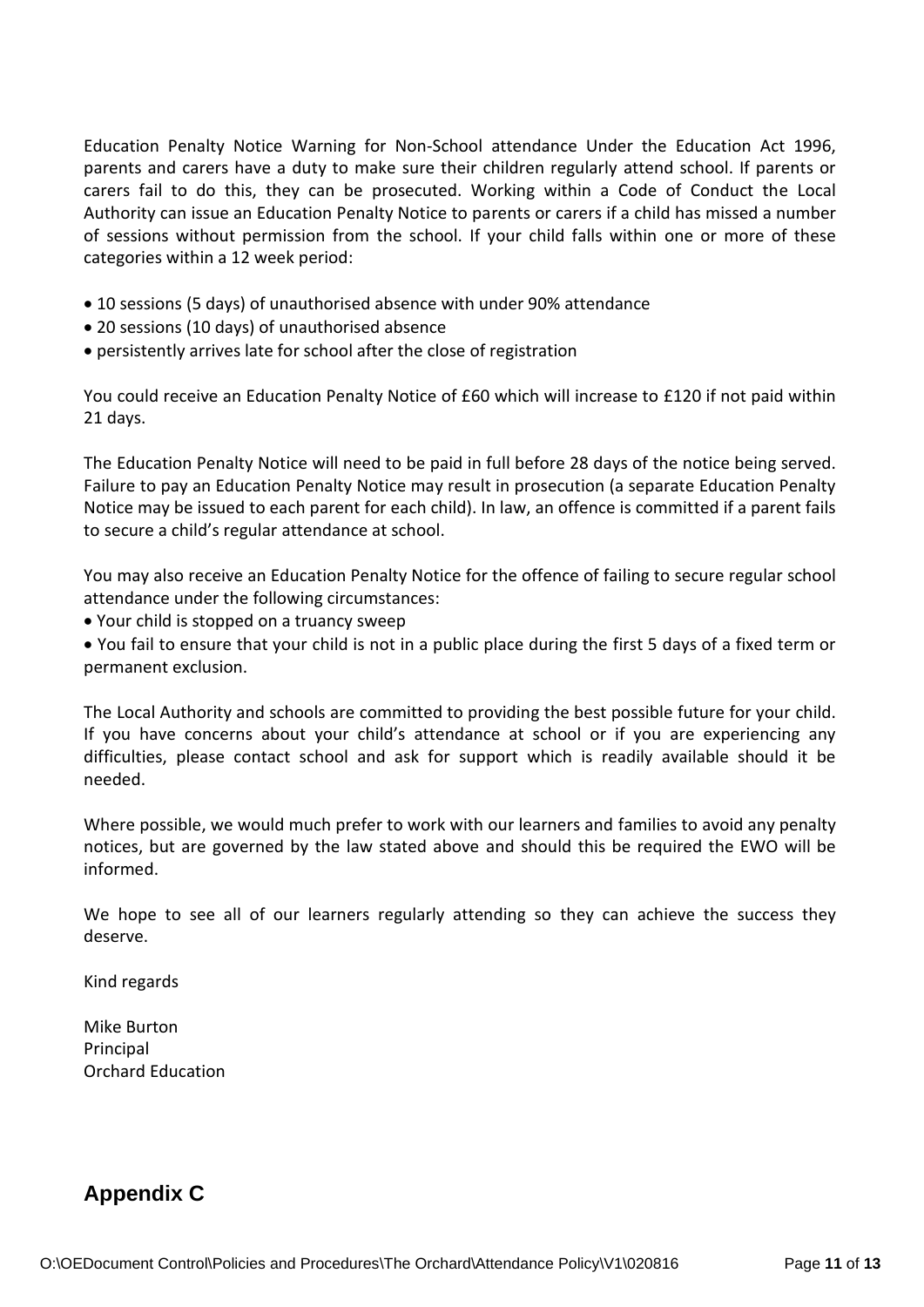**School's actions in recording absence and any further action that may be required.**

| <b>Attendance flow chart</b>                                                               |
|--------------------------------------------------------------------------------------------|
| Stage 1                                                                                    |
| First day of absence (and each subsequent day)                                             |
| <b>Diver to leave note</b>                                                                 |
| Call will be made to parents and carers to absence/reason<br>$\bullet$                     |
| Decision to authorise will be made                                                         |
| <b>Stage 2</b>                                                                             |
| <b>After 3 days absence</b>                                                                |
| Management will contact parent/carer via telephone or where this is not                    |
| possible home visit will be completed                                                      |
| Any support needs will be identified if needed                                             |
| <b>Stage 3</b>                                                                             |
| After each period of 5 days where reason for absence is not sickness a home visit          |
| will be completed followed by subsequent home visits every 5 days until the                |
| student returns to school                                                                  |
| Any support needs will be identified if where practicable and a plan created               |
| <b>Stage 4</b>                                                                             |
| Where attendance falls below the schools agreed expectations a letter will be<br>$\bullet$ |
| sent home highlighting the next steps or potential prosecution if attendance               |
| does not immediately improve.                                                              |
|                                                                                            |
| <b>Stage 5</b>                                                                             |
| Where attendance has not improved and no acceptable reason, formal<br>$\bullet$            |
| prosecution will begin SAP-LAP-PN                                                          |

These timescales are recommended minimum standards, school staff may bring each stage forward at any opportunity. School will not look to delay any of the strategies highlighted above.